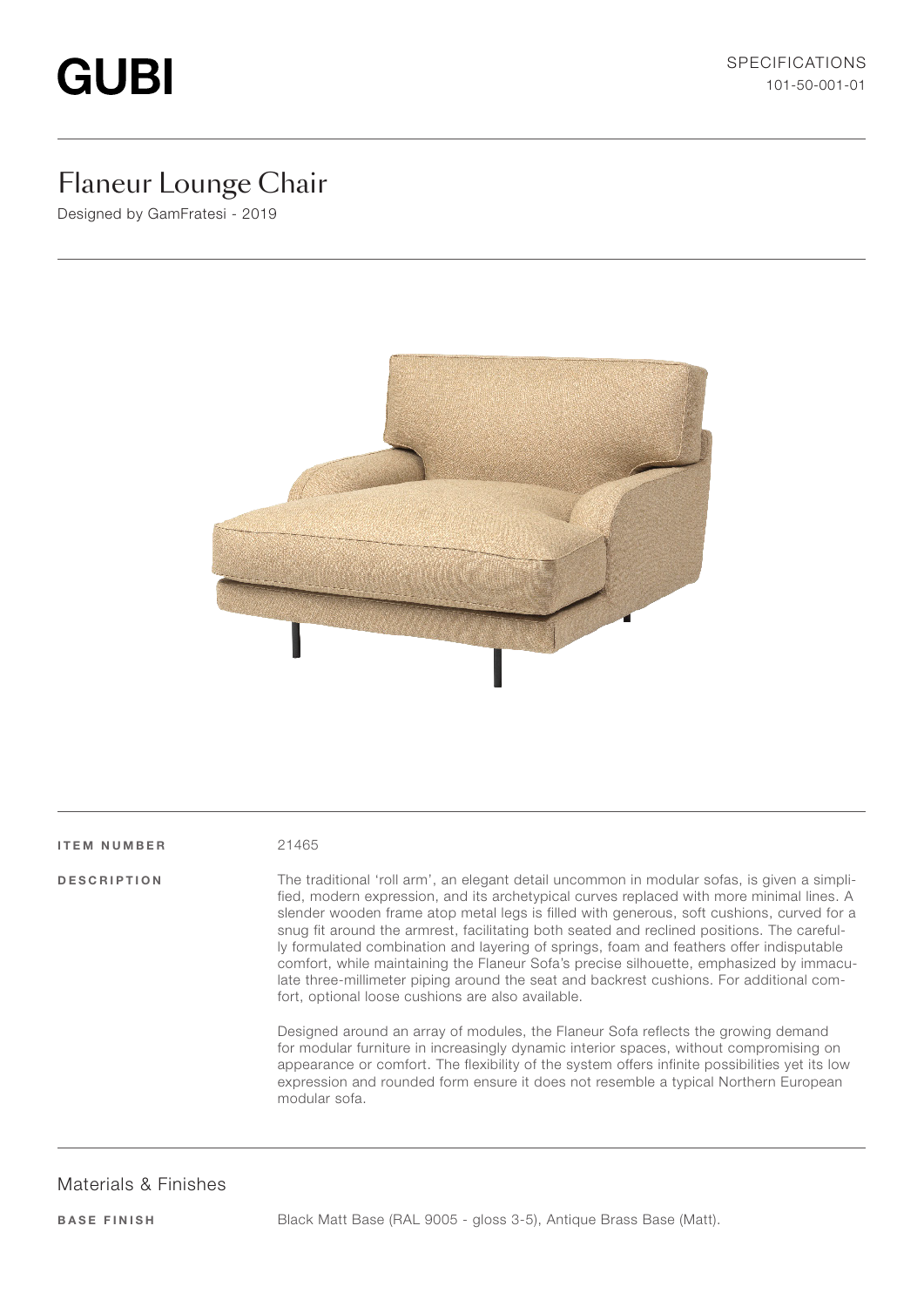

MATERIALS Powder coated or plated steel legs, Wooden frame, nozag springs, polyurethane foam, feathers, fabric or leather upholstery

#### Dimensions



| $100 \text{ cm}$ |
|------------------|
| 100 cm           |
| 75 cm            |
| 77 cm            |
| 39 cm            |
| 46 cm            |
|                  |

### Weight

TOTAL WEIGHT 37 kg

## Upholstery Consumption

FABRIC CONSUMPTION 620 cm (x140 cm fabric width) / 244.1 in (x55 in fabric width)